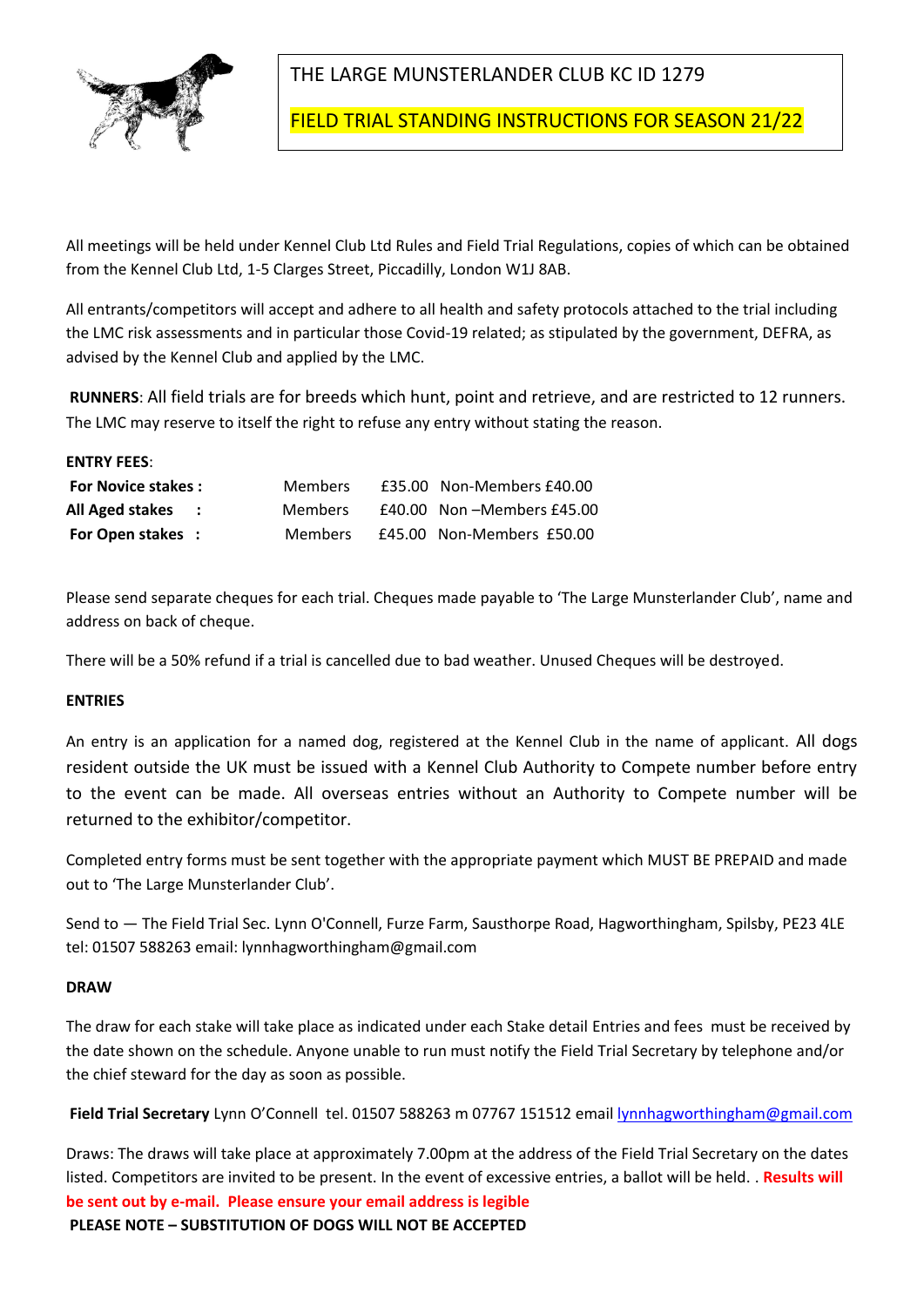### **STAKES** (Kennel Club Definitions)

**Open** A stake in which dogs have the opportunity of gaining a qualification towards the title of Field Trial Champion (K regulations refer) and towards entry in the Championship for its breed; in which entry is open to all dogs of a specific breed or breeds. It may be limited to a prescribed number of runners (J3 refers), in which case these shall be decided by a draw conducted in accordance with Regulation J7.i so that preference is given to previous performance.

**All-Aged** A Stake which is open to dogs of a specified breed or breeds without restriction as to their age, but which may be restricted by any other conditions which may be determined by the Society subject to the approval of the General Committee of the Kennel club.

**Novice** A Stake which is confined to dogs which have not gained a place which would qualify them for preference in the draw for Open Stakes

**In accordance with Kennel Club Field Trial Regulations the LMC reserves the right to accept entries as follows: MEMBERS:** Members are those that are fully paid up on the closing date for entries. Non-members include those applying for membership or whose membership has lapsed and have not yet been before the Committee for consideration.

### **MORE THAN ONE DOG**

Owners entering more than one dog in a stake - please indicate your first choice on your entry form and please send a separate cheque per dog. If your first choice is allocated a run in the draw, your second choice will go into the draw as described above. When dogs are owned in joint partnership, two dogs may be entered equally in the draw providing a different handler handles each dog.

KC Reg J.(8)(b)(6) Except in the Championship, no handler may handle more than 2 dogs in a stake.

### **KC Reg J7j. ORDER OF DRAWS:**

**Novice:** Preference in the ballot will be given in the following order.

(1) Members' first preference dogs

- (2) Members' second preference dogs
- (3) Non-members' first preference dogs
- (4) Non-members' second preference dogs

**All-Aged:** Preference in the ballot will be given to dogs which have gained a field trial award, in the following order:

- (1) Members entering LMs
- (2) Members entering other breeds.
- (3) Non-members entering LMs
- (4) Non-members entering other breeds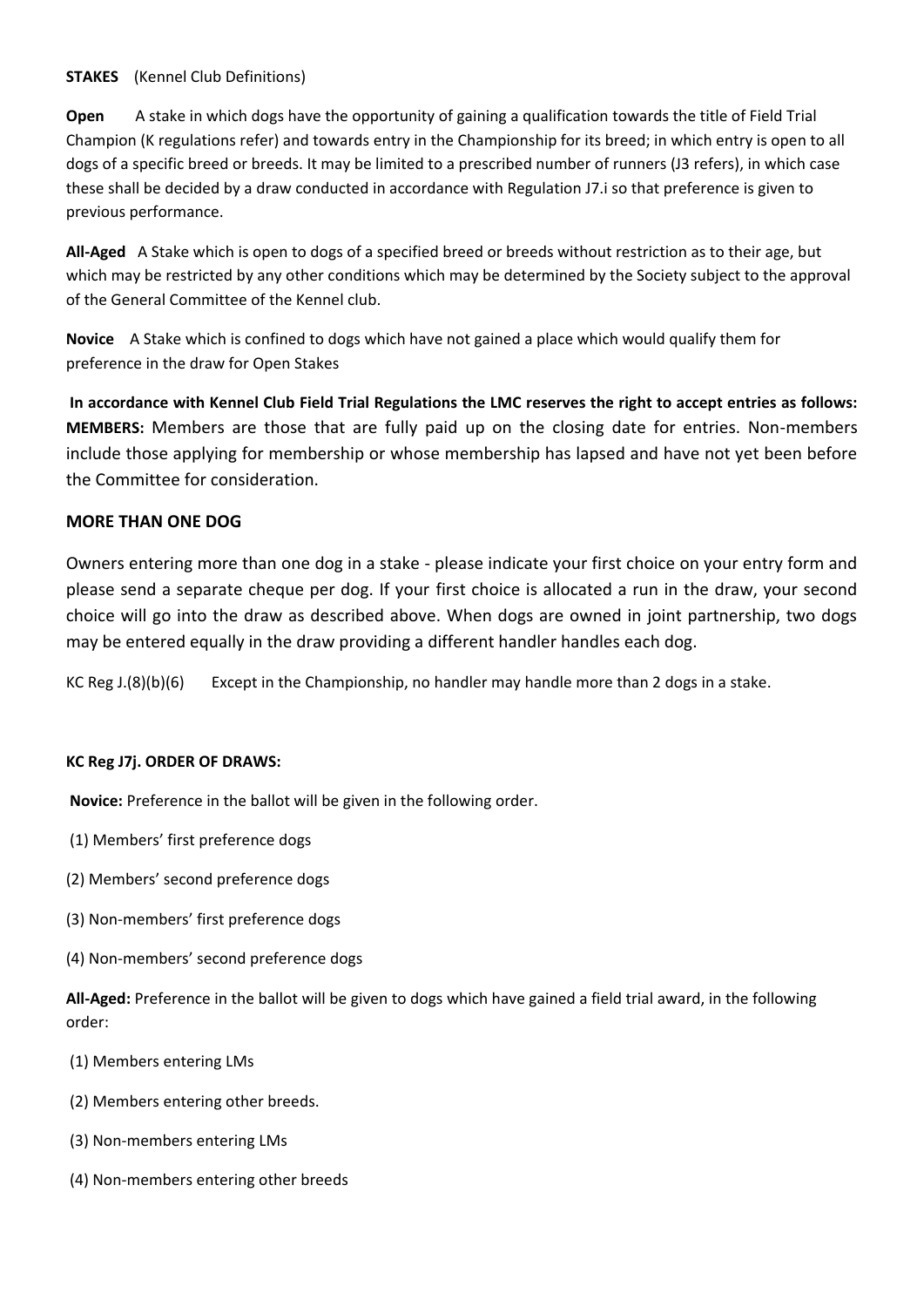**Open:** Preference in the ballot will be given in the following order on achievement of the qualifying criteria.

### **Nb: Any dog that had gained the necessary awards for preference in an Open draw prior to 02/02/2021 retains that preference**

A first, second or third in an Open Stake, a first and second in All Aged Stakes, a first in an All Aged Stake and first in a Novice Stake, two firsts in Novice Stakes.

(1) Members' first preference dog which have gained a first, second or third award in an Open Stake or a first or second in an All-Aged or a first in a Novice Stake.

(2) Members' second preference dog which have gained a first, second or third award in an Open Stake or a first or second in an All-Aged or a first in a Novice Stake.

(3) Non-members' first preference dog which have gained a first, second or third in an Open Stake or a first or second in an All-Aged or a first in a Novice Stake

(4) Non-members' second preference dog which have gained a first, second or third in an Open Stake or a first or second in an All-Aged or a first in a Novice Stake

(5) Members' dogs which have gained other awards

- (6) Non-Members' dogs that have gained other awards
- (7) Other dogs

### **PLEASE NOTE: The LMC will not allow the use of electronic collars, dummy electronic collars**

**Prizes:** Prizes will be awarded to 1st, 2nd, and 3rd in every stake.

### **SHOW GUNDOG WORKING CERTIFICATE:**

Entries for the Show Gundog Working Certificate will be accepted at the Stakes indicated under Stake details.

The number of entries will be defined at the appointed Stake. A dog which has won one Challenge Certificate or previously qualified for Crufts through a breed class may be entered for a Working Certificate at a Field Trial meeting.

To gain a Qualifying Certificate a dog should conform to the basic requirements for their subgroup and be under reasonable control, but absolute steadiness is not essential. Closing dates are as per the Stakes and the standard entry form must be used. Where the number of entries exceeds two, preference will be given to L.Ms, then other suitably qualified dogs.

Entry fees for Show Gundog Working Certificate are the same as that for dogs entering the trial A Show Gundog Working Certificate allows a Show Champion to carry the title of Champion when awarded.

**Meeting and Starting Times:** Competitors should report to the Chief Steward not later than 15 minutes prior to the published starting time, but for the purpose of substitution of reserves, the trial will be deemed to have commenced when the Chief Steward calls competitors and Judges together and makes his/her introductions.

Logistics: All persons attending any trial do so at their own risk and must consider themselves absolutely under the control of the judges and officials. . At all times, except when in the line, everybody should remain close to the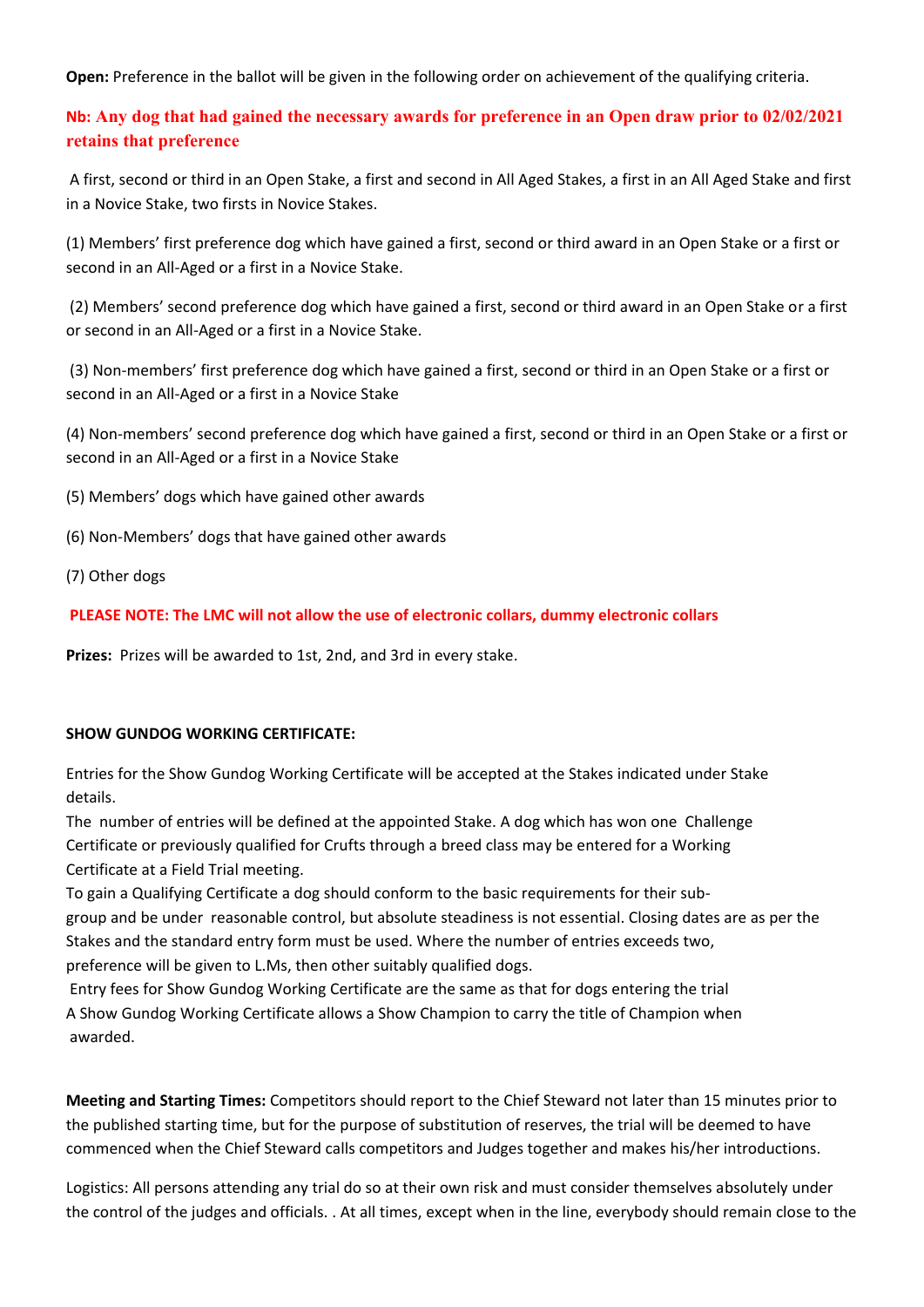steward carrying the red flag to minimise the risk of accidents, and noise levels should be kept to a minimum. Anyone continually disobeying this instruction will be asked to vacate the ground. All dogs must be kept on a lead except when in the line. Nobody should bring a dog to a trial unless it is competing. Competitors may exercise their dogs prior to the trial by permission of the Steward of the Beat, but only when and where indicated. Any bitch found to be in season must be removed from the ground immediately.

**Basic Requirements of Dogs Entered**: KC FT Regulations J (E) (1.) Dogs shall be required to quarter ground systematically in search of quarry (hereafter game), to point game, to flush on command, to be steady to flush, shot and fall, and to retrieve tenderly to hand on command from land or water.

**Competing: KC FT Regulations J(E)(4)** Dogs shall be run singly in order of draw under two Judges, judging as a pair. A dog must have been tried twice in the line, excluding the water test before receiving an award.

**Field Trial Committee for the Day**: Should circumstances so dictate the LMC in consultation with the Judges, may alter arrangements, as necessary. Such changes and the circumstances surrounding them must be reported to the Kennel Club at the earliest opportunity. A Field Trial Committee For The Day will be appointed to act on behalf of the LMC, from any Field Trial Committee Members present and/or fully paid up members of the LMC who are familiar with field trial regulations and procedure.

**Return of Entry Fees** After an applicant has been successful in the draw for places in a Stake, or as a reserve has accepted an offer of a run, if the run is not taken up the applicant will become liable for the full entry fee if his or her place is not taken up by another competitor except:

1. Where the applicant has qualified out of Novice Stakes (where applicable)

- 2. Where the dog drawn to run has qualified for the Championship after entries have closed
- 3. On production of a Veterinary Certificate confirming that the dog entered for the Stake is unfit to compete

4. On production of a medical certificate that the applicant or the applicant's nominated handler is unable to compete

**Guns/Quarry:** Some types of quarry may not be killed with lead shot. It therefore depends on what type of ammunition the guns have loaded at the time an opportunity presents itself as to whether duck; geese, moor hen or coot are killed.

**Liability:** Neither the LMC nor the hosts of any meeting will accept liability for any accident, damage, illness nor injury to dogs, owners, handlers, spectators or any other person or property whatsoever. The LMC reserves the right to (a) withhold any prize or award or cancel any stake, (b) refuse any entry without stating the reason. The making of an entry constitutes acceptance of the Kennel Club Rules and Regulations for Field Trials and the forgoing LMC Standing Instructions.

Persons attending the trial do so at their own risk. The LMC accepts no liability whatsoever for injury to persons, property or dogs however occasioned.

Judges at a Trial are prohibited from entering a dog which is recorded in their ownership or part ownership.

### **Videography and photography will only be permitted with the express permission of the Chief Steward and the host.**

**The Kennel Club's Codes of Conduct specify the sort of behaviour expected of those who take part in competitive gundog work. Participants should be aware of their contents and, in particular, should never publicly impugn decisions of the Judge or Judges. Neither should they criticise the host, ground, or guns.**